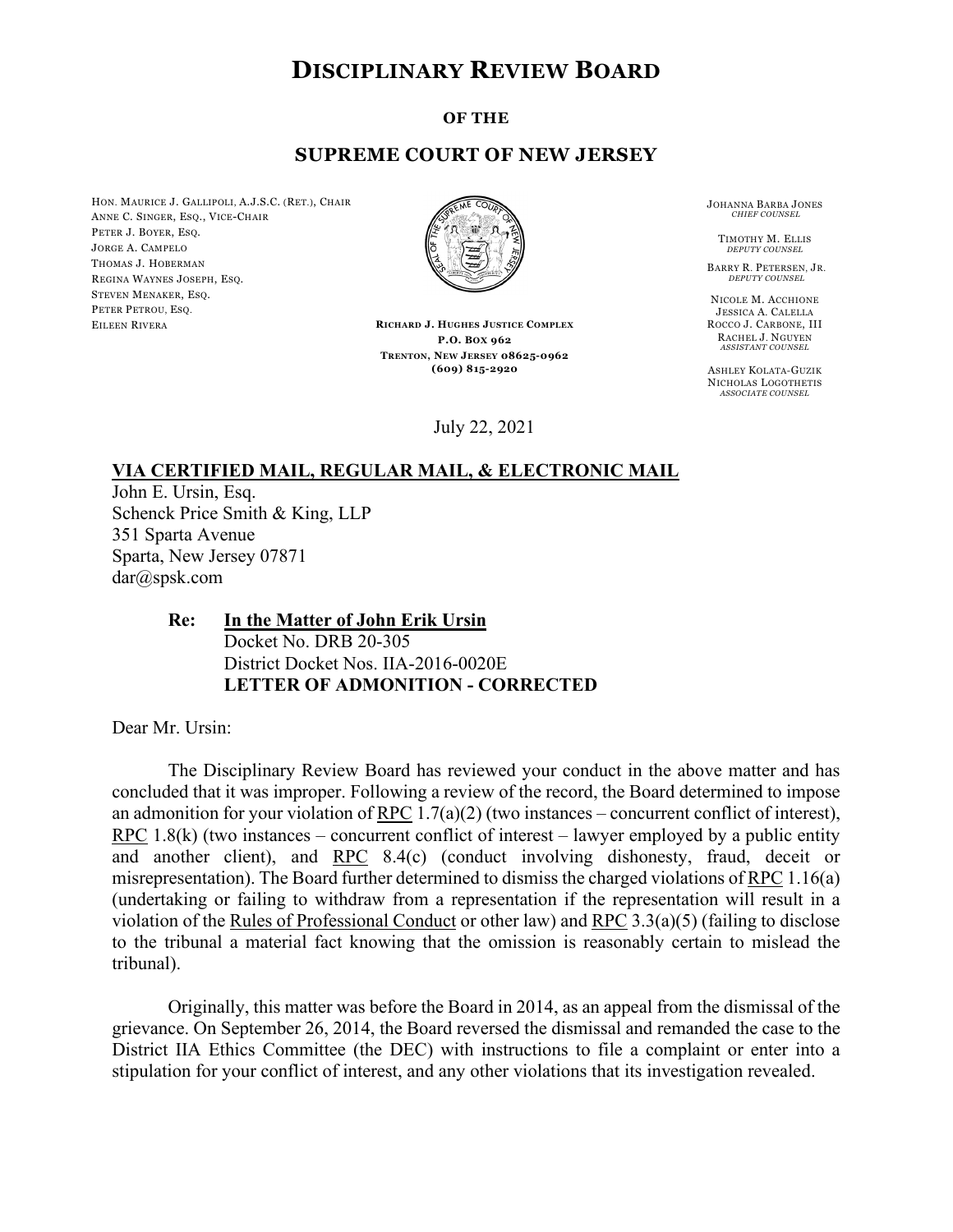Upon remand, you entered into a stipulation as to all of the operative facts and proceeded to a hearing at which you disputed that those facts violated the Rules of Professional Conduct. The Board subsequently received this presentment recommending an admonition on July 22, 2020, nearly six years after its remand.

This case arose from your concurrent representation, in a litigation matter, of a restaurant (the Sussex Inn) and of the Borough of Sparta, New Jersey (the Borough), as its municipal attorney. You represented the Borough from January 1, 2008 until December of 2013. By early 2011, the Sussex Inn had fallen behind on the payment of taxes and other municipal obligations to the Borough. At the time, then Borough Mayor, Chris Parrott, owned the Sussex Inn.

At the April 5, 2011 Borough Council meeting, one or more members of the public complained that Parrott had not been paying his bills for the Sussex Inn and suggested that he might be receiving special treatment from the Borough. Another member of the public asked you whether you represented Parrott as the Sussex Inn's owner "aside from [your] function as the municipal attorney." You denied that you represented either Parrott or the Sussex Inn. At the time you made that representation, in April of 2011, it was accurate.

Commencing on September 11, 2011, however, you did undertake the representation of the Sussex Inn and Parrott, who was still the Mayor. At the time, the Sussex Inn was in arrears on its property taxes and other municipal obligations to the Borough. Parrott was defeated in his campaign for reelection and his mayoral term concluded at the end of December 2011.

You claimed that you undertook Parrott's representation on the assumption that he had not been re-elected and, therefore, was a lame duck mayor whose term would end December 31, 2011. In addition, you stated that you knew that the below-described condemnation action would not be filed until January 2012, after Parrott left office. Thus, you explained that you did not anticipate performing legal work for Parrott until 2012.

You also conceded that you billed time in 2011 for work on the Parrott matter, although "there was very little done" that year other than "a passing conversation with the appraiser" or "one phone call with the DOT person where I said, he's in the process of getting an appraisal, will get back to you soon." You then "literally waited until after January to have that followup [sic] call with the appraiser, which was the first substantive conversation."

You acknowledged having attended monthly Borough Council meetings in October, November, and December 2011. You did not disclose the fact of your representation of Parrot in the condemnation action at any of those meetings, although you claimed that you would have done so if "any issue had come up in any way concerning the Sussex Inn." You also did not inform any individual Council members.

You testified that, as an attorney who had served as borough counsel in different municipalities over approximately thirty years, you did not believe that you were required to disclose your simultaneous representation of Parrott and the Sussex Inn. You explained that serving as a borough attorney did not preclude your representation of clients located geographically within the borough. In offering an example, you conceded that would not be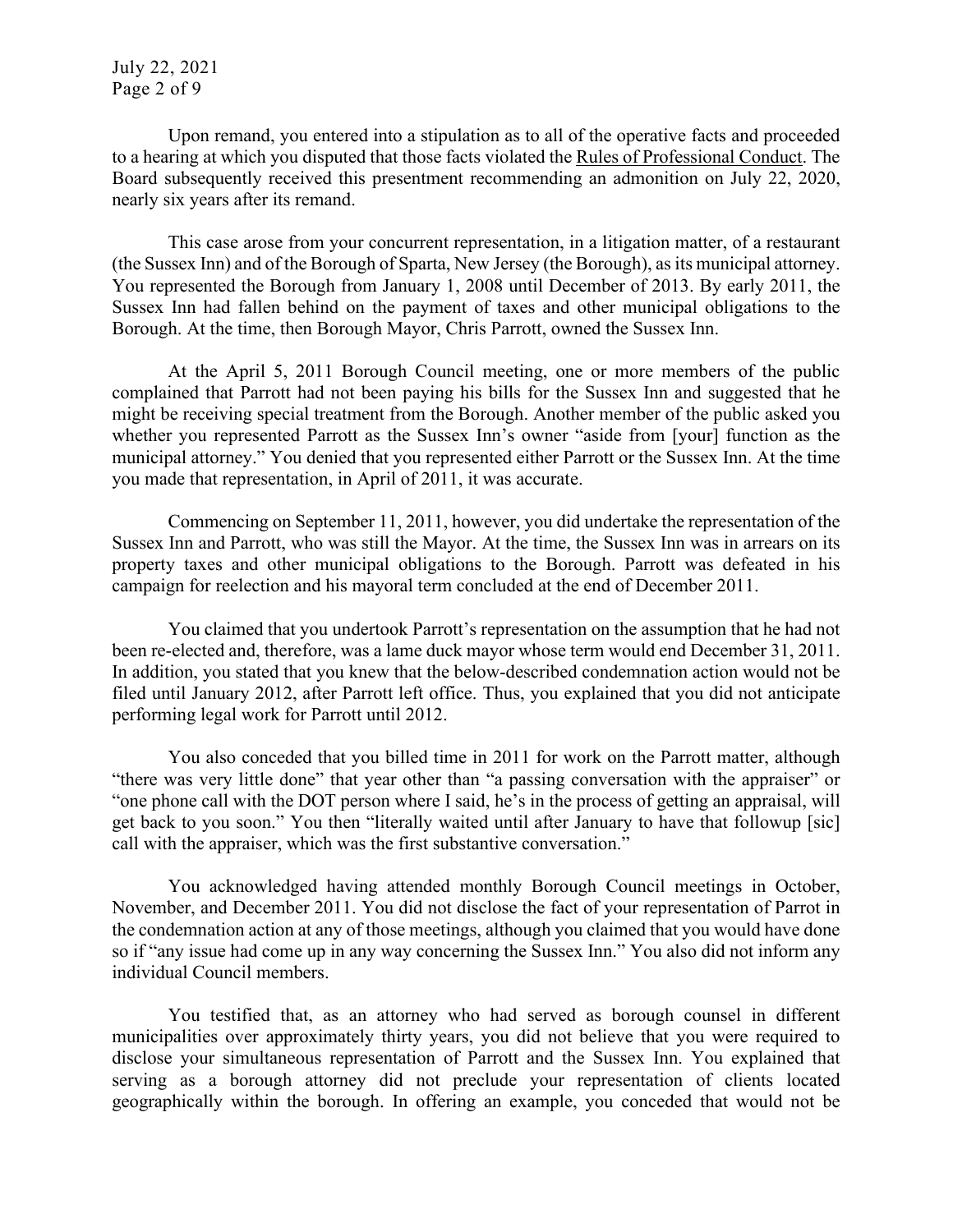July 22, 2021 Page 3 of 9

permissible if, "that business ha[d] business with the municipality or there's some way that they might intersect that would be considered adverse."

On March 8, 2012, after Parrott's mayoral term had concluded, the New Jersey Department of Transportation (the NJDOT) filed an eminent domain condemnation action against the Sussex Inn in connection with a road project to realign State Route 23. The complaint named the Borough as a defendant, due to the priority of municipal real estate taxes and other charges. The complaint alleged that the NJDOT "has been unable to acquire said interest in the land and premises through bona fide negotiations with the property owner." The NJDOT, thus, deposited \$270,000 in court, which represented its estimate of the fair market value of the Sussex Inn property.

On April 4, 2012, you filed an answer to the NJDOT condemnation complaint on behalf of the Sussex Inn. Although the Borough also was named as a defendant in the NJDOT condemnation action, you did not file an answer on the Borough's behalf. You claimed that the Borough had been named a defendant for the sole purpose of ensuring that any municipal liens were satisfied, which was essential to clear title, and that refraining from filing answers in behalf of municipalities was standard practice, which saved legal fees for public entities.

You stipulated that, following the filing of the NJDOT action, and as the result of questions and comments expressed at Borough Council meetings, you knew or should have known that the concurrent representation of the Sussex Inn and the Borough "could be viewed negatively." You nonetheless entered your formal appearance as counsel for the Sussex Inn, despite your continuing performance of duties as Borough attorney. You failed to seek or obtain a conflict waiver from the Sussex Inn permitting you to undertake its representation while serving as Borough attorney. Further, you failed to directly disclose the representation to the Borough Council,<sup>[1](#page-2-0)</sup> although the Borough Clerk received a copy of the Sussex Inn's answer to the complaint, which you had filed.

In December 2012, the Borough purchased a tax sale certificate for unpaid municipal liens against the Sussex Inn (the Sussex Inn certificate). The Borough paid a premium in the amount of \$25,887.12, representing unpaid taxes for the year 2011. The unpaid taxes and utilities had been discussed at the Borough Council's April 2011 meeting, as well as other meetings.

Jesse Wolosky, a Sparta resident, was in the business of purchasing tax liens from local municipalities, on assignment. By letter dated February 11, 2013, to the Borough tax collector, Wolosky expressed an interest in taking an assignment of the Sussex Inn certificate, as well as another, unidentified lien. Wolosky's assignment offers did not contain any proposed terms. By that time, Parrott no longer was the mayor.

On March 5, 2013, the Borough Council directed you to contact Wolosky to determine whether he remained interested in the assignments and, if so, on what terms. You were not given any explicit negotiating authority. At that time, you still had not disclosed to the Borough Council that you were representing the Sussex Inn in the NJDOT condemnation action.

<span id="page-2-0"></span><sup>&</sup>lt;sup>1</sup> A public entity is prohibited from waiving a conflict of interest. Regardless, this purported disclosure to the Borough Council would be insufficient to satisfy the informed consent requirements of the conflict of interest Rules.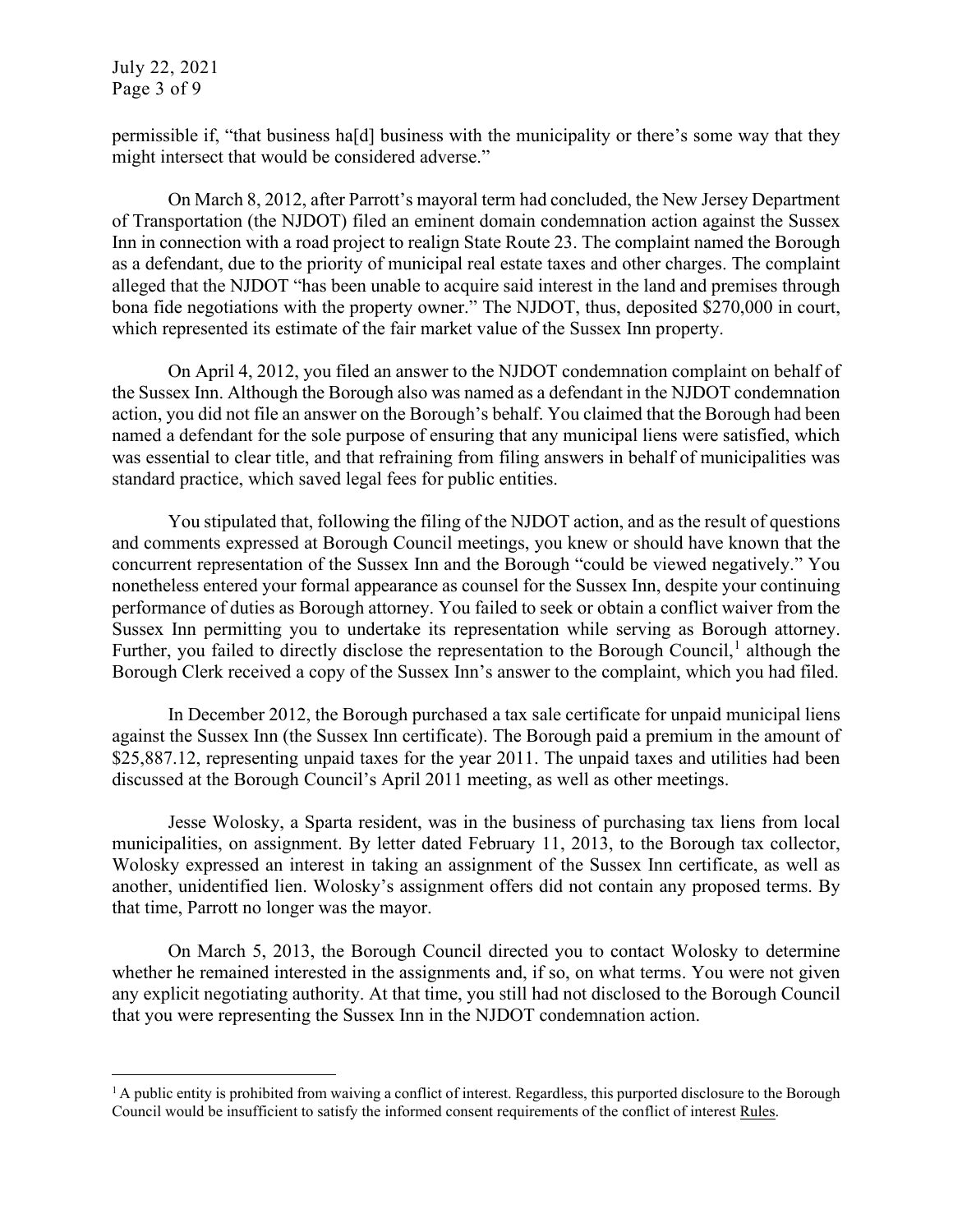July 22, 2021 Page 4 of 9

On March 8, 2013, in your role as Borough attorney, you wrote a letter to Wolosky to determine whether he still had an interest in accepting an assignment of the two tax sale certificates, including the Sussex Inn certificate. Specifically, you wrote:

> I am the municipal attorney for the Borough of Sussex. The Mayor and Council of the Borough of Sussex considered your recent request to purchase by assignment the above referenced tax sale certificates. The Council has directed me to attempt to negotiate an assignment agreement. Please confirm your interest to me by letter or email. I will then send you a form of contract relating to the assignment. I anticipate that we should be able to complete the transaction by the end of the month subject to the availability of the Council meetings.

 $[S\P 28; Ex.J.]^2$  $[S\P 28; Ex.J.]^2$  $[S\P 28; Ex.J.]^2$ 

On March 12, 2013, Wolosky informed you, via e-mail, that he still had an interest in taking an assignment of the two tax sale certificates, including the Sussex Inn certificate. You denied that this e-mail was sent or received, and instead claimed that "there appear[ed] to be no reply" to the e-mail or other correspondence between you and Wolosky.

You testified that the letter you sent to Wolosky was a form letter and described the wording as "clumsy." You testified that you "can't disagree" that, when the Council directed you to write the letter, you violated RPC 1.8(k).

You claimed that, if Wolosky had replied that he wanted to buy the liens, you were "100 percent confident" that "conflict counsel would have done the paperwork." Nevertheless, in retrospect, you "would have done it differently." You also emphasized that, notwithstanding your failure to disclose your representation of the Sussex Inn, the representation was contained within the Borough's records and therefore was not a secret, and that the Borough administrator, who "had the answer," attended every Council meeting and never raised the issue.

Wolosky attended two public meetings, on March 19 and April 2, 2013. He also attended the April 16, 2013 meeting because, as the parties stipulated, he had not received any further correspondence from you regarding the proposed assignments. The Council minutes for that meeting reflected that Wolosky wished to acquire the liens at a discount; the Borough was unwilling to sell the liens at a discount; and no further action or activity took place on the matter.

By your description, when Wolosky attended the meetings, Wolosky and the mayor had a "back and forth" and engaged in negotiations. You explained that you never said a word and did not participate in negotiations.

<span id="page-3-0"></span><sup>2</sup> "S" refers to the stipulation of facts, dated May 2, 2019, entered into by both parties, in which you admitted the facts, but did not admit having violated any RPCs. "Ex." refers to the exhibits to the stipulation.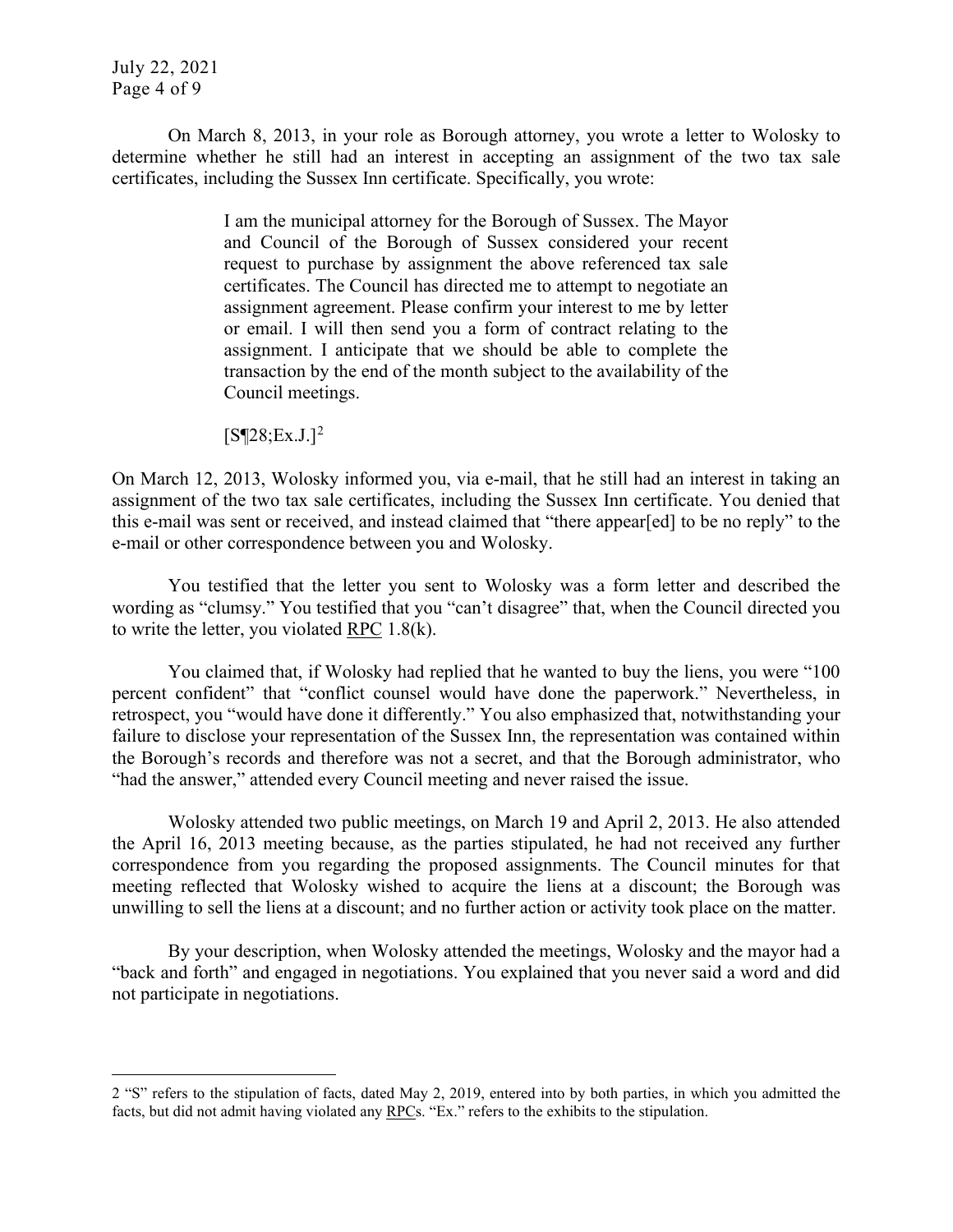On March 27, 2013, another attorney substituted for you as counsel for the Sussex Inn. In summer 2013, the NJDOT condemnation action against the Sussex Inn was settled for the sum of \$515,000. Final judgment was entered on July 31, 2013.

After ascertaining from Parrott his wishes regarding the manner of distribution of the settlement funds, you filed a motion, on behalf of the Sussex Inn, for the disbursement of the funds in two checks, the first to the Borough for all owed municipal arrearages, and the second representing the balance of the funds to the Sussex Inn.

Despite that substitution, you continued to represent the Sussex Inn until September 4, 2013, when Parrott's former spouse filed a motion contesting the priority of the condemnation action payments and seeking to place the Borough's priority behind her claim. At that point, you finally withdrew from the representation of the Sussex Inn.

During the hearing, you were questioned about your continued participation in the litigation after the substitution of attorney was filed, in March 2013. You testified that, one month after the filing, the Deputy Attorney General representing the NJDOT called you "out of the clear blue" and made a "very good" settlement offer. You informed Parrott and his new attorney, and all agreed that the offer would be accepted. They authorized you to "finish it off," and the funds were disbursed.

On December 17, 2013, the Honorable Thomas Weisenbeck, J.S.C., entered an order distributing the funds from the condemnation action, requiring the Borough to be paid first and in full. The Borough received \$119,319.10, which satisfied all financial obligations of the Sussex Inn for municipal taxes and other outstanding municipal charges.<sup>[3](#page-4-0)</sup>

You insisted that you did not represent the Borough and the Sussex Inn in the condemnation case. explaining:

> I've been doing this again for 30 plus years, they're [the Borough is] on notice of the action because if there's any taxes, liens, other things, they get paid off at the closing. But municipalities virtually never participate in the condemnation case. They wouldn't have any interest in whether the amount was low or the amount was high or the property is taken. So in the stipulated facts they're just a noticed defendant. So we didn't participate in that case at all on behalf of the Borough of Sussex; there was no need to. It's automatic in these cases that the taxes have to be paid to the borough. And that's not just a procedure, it's that the title would not be cleared going to the State if there was unpaid taxes or water or sewer charges. So it is really one of the most axiomatic things in a condemnation case. And

<span id="page-4-0"></span><sup>3</sup> The order stated that the payment to the Borough was in satisfaction of "outstanding real estate taxes" (Ex.V). There is no mention of outstanding utility payments. The order awarded \$290,128.15 to the Sussex Bank, \$35,916.57 to the U.S. Department of Justice, and \$19,080.13 to Parrott's former wife.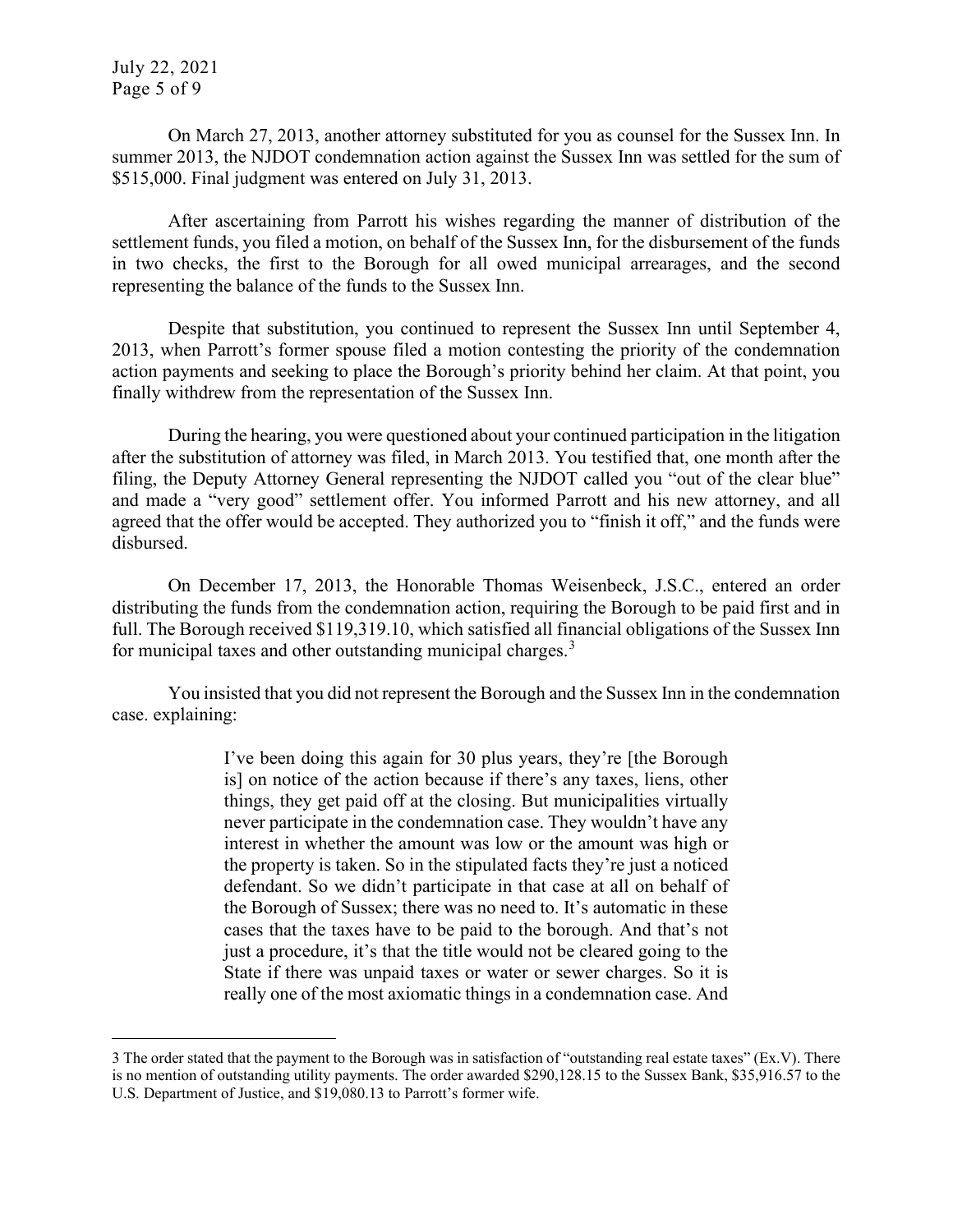it's virtually -- the priority of it is virtually never challenged, and of course in this case Chris Parrott's ex-wife challenged it for a brief time, but it wasn't -- wasn't -- it wasn't a real challenge in that the judge ordered that the Sussex -- the Borough of Sussex be paid first.

 $[T83.]^{4}$  $[T83.]^{4}$  $[T83.]^{4}$ 

In the Sussex Inn condemnation matter, you could not "testify more clearly" that you never believed there was adversity between the Borough and Parrott, given that the only issue in that matter was the fair compensation for the taking of the property. Once NJDOT deposited funds in court, you "felt even stronger that there was no adversity," as the funds on deposit "substantially exceeded by many magnitudes any amount that the Sussex Inn owed Sussex Borough." Notwithstanding your testimony, you could not recall any condemnation case in which the attorney for the municipality also represented the primary defendant.

According to the stipulation, you represented the Sussex Inn while Parrott was mayor and you were municipal attorney. You stipulated that the dual representation "certainly should have placed [you] on notice to be aware of conflicts which could potentially arise." You further stipulated that you did engage in an impermissible conflict of interest, however, when, the Council directed you to "negotiate an Agreement" for the assignment of the Sussex Inn tax sale certificates with Wolosky, which created (1) "a significant risk of impairing [your] responsibilities to the Borough or the former mayor" and (2) "a substantial risk that [you] would be limited in [your] ability to provide independent advice to one or both clients." Further, the Borough was legally unable to waive the conflict, under RPC 1.8(l) and RPC 1.9(d). Thus, in the stipulated analysis, you admitted that you violated those RPCs by clear and convincing evidence.

At oral argument before the Board, you again described your failure to perceive the adversity of your clients' interests and emphasized your unblemished career in mitigation.

After its de novo consideration of the record and argument, the Board found that you violated RPC 1.7(a)(2) (two instances); RPC 1.8(k) (two instances); and RPC 8.4(c). It dismissed the charged violations of RPC 1.16(a); RPC 3.3(a)(5); and the third instances of RPC 1.7(a)(2) and RPC 1.8(k) relating to the condemnation action for the reasons stated below.

There are three alleged conflicts of interest at issue: (1) the conflict arising from your representation of the Sussex Inn while you were municipal attorney and Parrott was still the mayor; (2) the conflict arising from your representation of the Borough in regard to the potential negotiation of the Sussex Inn tax sale certificate with Wolosky; and (3) your representation of the Sussex Inn and the Borough in the condemnation action.

Despite the similarity of the Rules, the relevant parties may waive an RPC 1.7(a) conflict, but, pursuant to RPC 1.8(l), a public entity cannot consent to a representation otherwise prohibited by RPC  $1.8(k)$ .

<span id="page-5-0"></span><sup>4</sup> "T" refers to the transcript of hearing, dated May 15, 2019.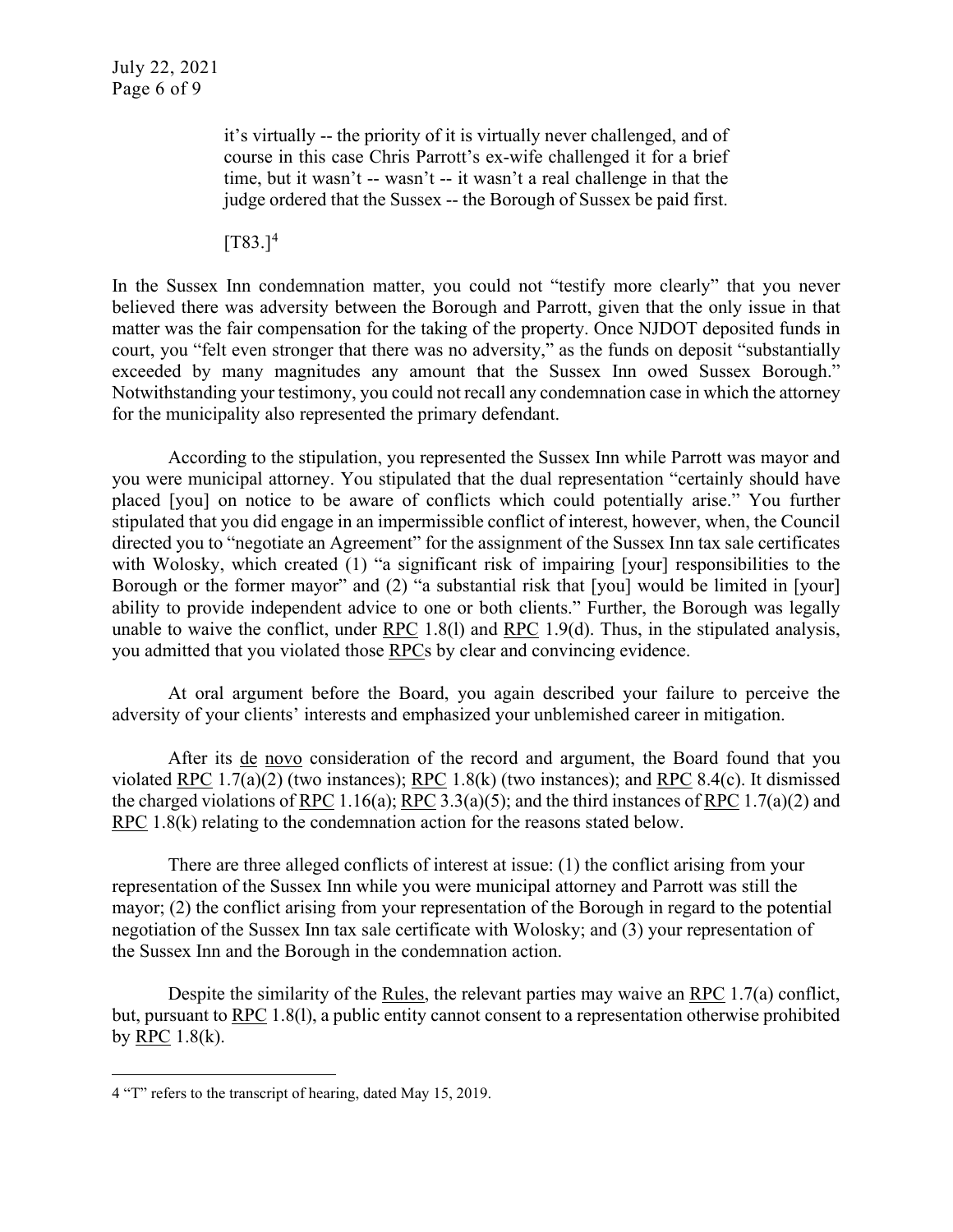July 22, 2021 Page 7 of 9

You admitted, and the Board found, that your representation of the Sussex Inn in 2011, while Parrot was mayor, violated RPC 1.8(k). At the time, the Sussex Inn owed unpaid taxes to the Borough. Thus, you were representing both the creditor and the debtor, a recognized violation of RPC 1.7(a)(1). See In re Isa, 239 N.J. 2 (2019).

Regarding the second conflict, the Board agreed with the DEC and found that your representation of the Borough in connection with the negotiations of the Sussex Inn certificate with Wolosky constituted a violation of RPC 1.7(a)(2) (regarding the Sussex Inn) and RPC 1.8(k) (regarding the Borough).

You admitted that your letter to Wolosky was a violation of RPC 1.8(k). By transmitting that letter, you offered to negotiate an assignment of your client, the Borough's, tax sale certificate in respect of your client, the Sussex Inn's, property, to a third party. You thereby created a significant and substantial risk that your representation of one of the clients, that is, the Sussex Inn, would be limited by your representation of the other, the Borough. In essence, you were offering to negotiate between the Borough and Wolosky as to who would have the right to foreclose upon the Sussex Inn's property when the Sussex Inn was your client. You, thus, violated RPC 1.7(a)(2) and RPC 1.8(k).

The Board deemed it irrelevant that the Borough ultimately rejected Wolosky's attempt to buy the certificate at a discount and received payment in full for the Sussex Inn's obligations to the municipality. The absence of ultimate harm does not cure the pre-existing conflict; it affects only the appropriate level of discipline.

The Board undertook its analysis of the third conflict, the condemnation, mindful that the RPCs do not require actual conflicts, only a "significant" risk  $(RPC 1.7(a))$  or "substantial" risk (RPC 1.8(k)). In this case, the Board found no basis for doubting your claim that the Sussex Inn wanted the Borough to be paid, and to be paid first, presumably so the Sussex Inn could be relieved of the property in exchange for compensation. Thus, the Board determined that there existed no clear and convincing proof that you violated RPC  $1.7(a)(2)$  or  $1.8(k)$  in representing both the Sussex Inn and the Borough in the condemnation action.

Although the complaint also charged you with having violated RPC 1.16(a) for undertaking the representation of the Sussex Inn and then failing to withdraw from the representation once you created a conflict, the Board dismissed that charge as duplicative, as it has recently determined to do under similar circumstances. See In re Silber, 244 N.J. 266 (2020); In the Matter of Mark R. Silber, DRB 19-381 (August 5, 2020) (slip op. at 12) (dismissing RPC 1.16(a) as duplicative of RPC  $1.7(a)(2)$ ).

The Board dismissed the RPC 3.3(a)(5) charge, which applies to an attorney's failure to disclose to the tribunal a material fact, knowing that the omission is reasonably certain to mislead the tribunal. Under RPC 1.0(n), a tribunal "denotes  $a \dots$  legislative body  $\dots$  acting in an adjudicative capacity." Here, the Borough Council did not act in an adjudicative capacity and, thus, you could not have violated RPC 3.3(a)(5), in any respect.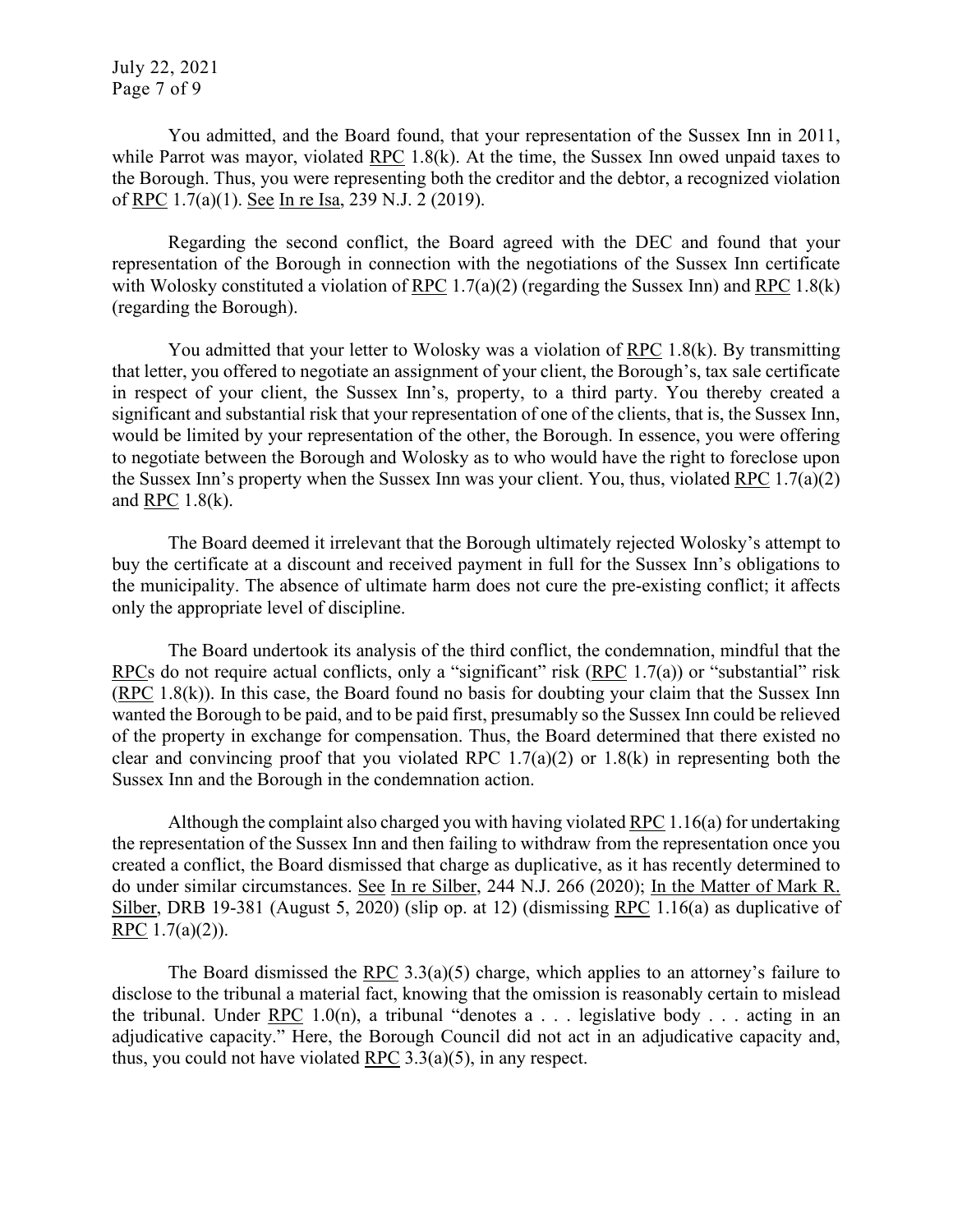July 22, 2021 Page 8 of 9

The Board parted company with the DEC and determined that you had violated RPC 8.4(c) by failing to disclose the conflict of interest to the Borough Council in March of 2013, characterizing your inaction as a misrepresentation by silence. Inasmuch as the letter you wrote to Wolosky violated RPC 1.7(a) and RPC 1.8(k), you should have disclosed to Council that you represented the Sussex Inn when you were asked to draft the letter. Your failure to do so violated both Rules.

The Board weighed its own precedent in setting the baseline level of discipline. Particularly, the Board observed that, absent egregious circumstances or serious economic injury, a reprimand is ordinarily imposed for a conflict of interest. See In re Berkowitz, 136 N.J. 134, 148 (1994); In re Rajan, 237 N.J. 434 (2019) (the attorney engaged in a conflict of interest and an improper business transaction with a client by investing in a hotel development project spearheaded by an existing client; no prior discipline); and In re Drachman, 239 N.J. 3 (2019) (the attorney engaged in a conflict of interest by recommending that his clients use a title insurance company in eight, distinct real estate transactions, without disclosing that he was a salaried employee of that company; there was no evidence of serious economic injury to the clients; the attorney also violated RPC 5.5(a)(1) by practicing law while ineligible to do so; no prior discipline).

Here, the Board determined that substantial mitigation weighed in your favor. Particularly, the Board recognized that at the time of your misconduct, you had been an attorney for more than twenty years with an unblemished disciplinary history. It favorably recognized that you have served both the bar and the community. In respect of the actual conflict, ultimately, the Borough's priority was preserved, and it received full reimbursement for the lien. As to the Sussex Inn, it received a condemnation award that was double the NJDOT's initial offer. Thus, it appears that neither party affected by the conflict suffered financial harm.

The Board also accorded some weight to the passage of time – seven years – since your misconduct. See In re Verdiramo, 96 N.J. 183 (1984) (finding mitigation where events occurred more than eight years earlier, holding that "the public interest in proper and prompt discipline is necessarily and irretrievably diluted by the passage of time") and In the Matter of Robert B. Davis, 230 N.J. 385 (2017) (imposing significantly lesser discipline than otherwise warranted because, as stated in the Order, there was "extraordinary delay in initiating disciplinary proceedings").

On balance, in light of the unique circumstances presented by this case, particularly the relative remoteness of the conduct under scrutiny and the apparent lack of financial harm to your clients, the Board determined that an admonition is the quantum of discipline necessary to protect the public and preserve confidence in the bar.

Your conduct has adversely reflected not only on you as an attorney but also on all members of the bar. Accordingly, the Board has directed the issuance of this admonition to you. R. 1:20-15(f)(4).

A permanent record of this occurrence has been filed with the Clerk of the Supreme Court and the Board's office. Should you become the subject of any further discipline, this admonition will be taken into consideration.